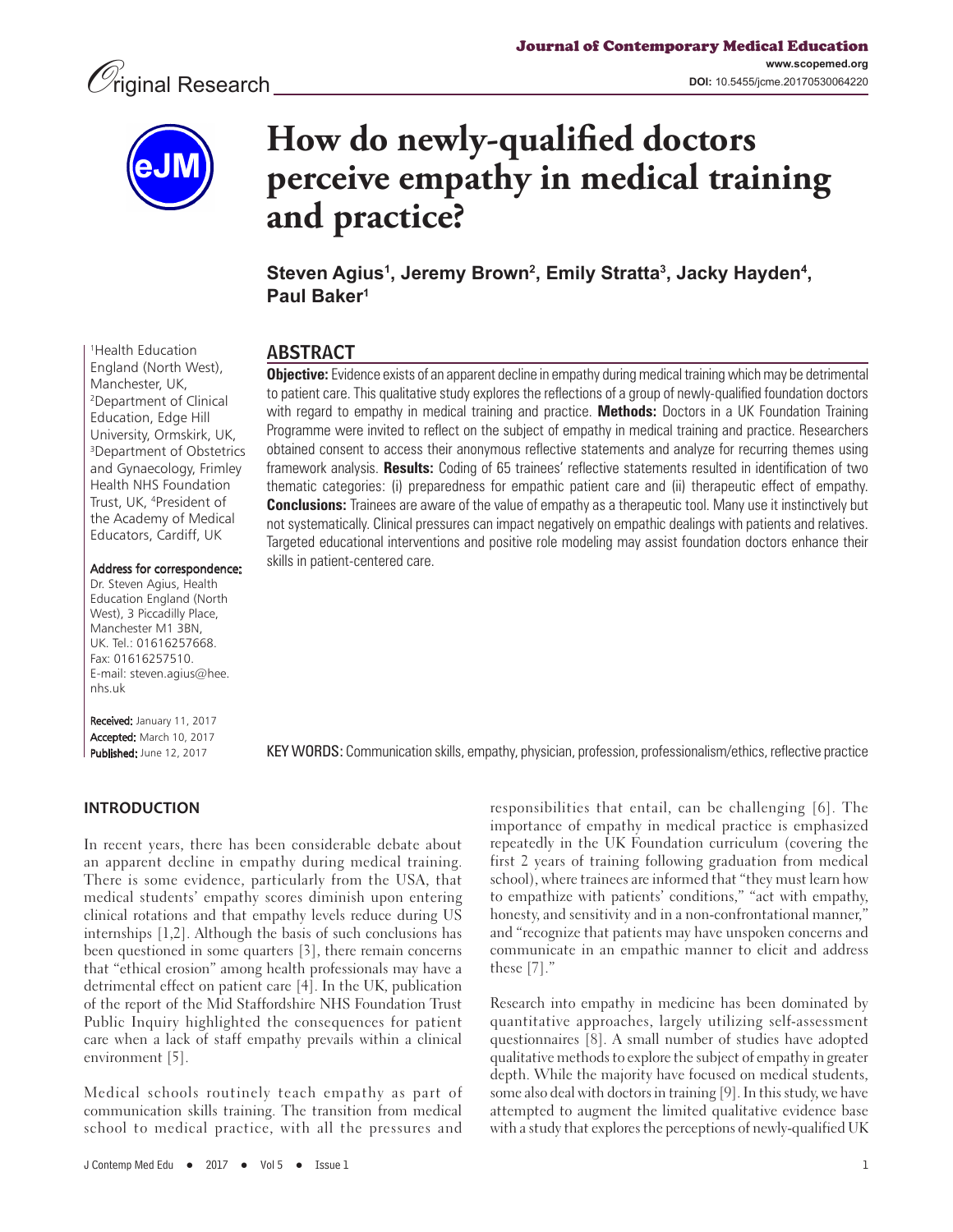Foundation doctors with regard to empathy through analyzing reflective narratives on the subject. The overarching aim was to explore the UK Foundation trainees' perceptions of empathy in medical training and practice.

# **METHODS**

All foundation doctors in the UK have access to an electronic portfolio (e-portfolio) which they can use to record information relating to their training, including reflective statements, supervised learning events, personal and professional development plans, assessments, and educational meetings. Doctors in the first year of a foundation (FY1) training program in a region of England were invited to reflect on the subject of empathy in medical training and practice, using their e-portfolio to record a reflective statement. The e-portfolio was used so that the reflective statements would serve an enduring educational purpose for the individual doctors as well as providing qualitative data for the research team. The research team obtained written consent from trainees to access their reflective statements from the e-portfolio administrator who was responsible for ensuring that all written material was anonymous.

Reflective statements were analyzed for recurring discourses and themes using a thematic framework analysis. Silverman has proposed that an advantage of analyzing existing text is that it is potentially more reliable than data already collected and filtered by researchers trying to make sense of audio recordings or field notes [10]. The research team acted as coanalysts and a coding framework was devised as a result of their deliberations. The team consists of clinicians and non-clinicians with expertise in postgraduate medical education research. This construction of codes and thematic categories was done by the co-analysts working independently and deliberating together on interpretations until agreement was reached.

The quality of the findings is highly dependent on the rigor of the data collection and subsequent analysis and interpretation. We attempted to achieve rigor using established techniques to ensure credibility, transferability, dependability, and confirmability [11]. Inter-rater reliability ensured that multiple coders were involved in identifying areas of agreement to ensure consistency and to minimize any potential for bias in interpretation. There were very limited disagreements about coding definitions and all were successfully resolved. The research team engaged in constant comparison, involving checking the consistency and accuracy of interpretation and especially the application of codes, as well as careful consideration of negative cases. Records of all data analysis activities were maintained so that genesis of interpretation could be tracked, ensuring auditability.

We secured permission to undertake this research from a regional Health Education England (HEE) Research Governance Committee which reviews proposed educationrelated studies for scientific quality and ethical integrity. Separate Ethical Approval from the NHS and Health Research Authority was not required.

A cohort of FY1 trainees in a regional foundation school was invited to record qualitative reflections on the subject of empathy in their e-portfolio.

Thematic framework analysis of reflective statements was conducted until data saturation was reached: 65 statements were analyzed in total. This process generated a series of codes [Table 1] which were subsequently grouped into two thematic categories. Each of these is set out in the following pages, with illustrative data extracts.

## **Preparedness for Empathic Patient Care**

The majority of respondents appreciated the value of educational interventions to develop and refine their empathy skills, particularly during foundation training (FT). For many of them, completing a psychometric test was perceived as a useful trigger for self-reflection on the subject of empathy and how it was manifested in their day-to-day lives as clinicians:

Completing this questionnaire surprised me. It made me realize that while I give intellectual assent to empathy, I do not actually apply it in my practice as much as I thought  $(FT16)$ .

A minority of respondents stated, however, that they were upset by the apparent need to assess doctors for empathy, believing that the vast majority of people who entered healthcare professions did so in part because they were naturally empathic. Nurturing empathy by educational intervention was also thought to be unnecessary by some trainees because it was "a prerequisite for the job."

Most trainees in our sample had learned about the theoretical value of empathy in patient care as part of communication skills training while at medical school. For many newly-qualified doctors, however, the impact of their verbal and behavioral interactions with patients on the latter's well-being only became fully apparent once they were qualified and experienced it for themselves. There was a degree of dissonance between the theory and practice of empathy among respondents. Trainees knew what was expected of them – "What is right and how to act appropriately with patients" – but could struggle putting it into practice with every patient encounter:

**Table 1: Perceptions of empathy in medical training and practice**

| Thematic category                         |                                   |
|-------------------------------------------|-----------------------------------|
| Preparedness for<br>empathic patient care | Therapeutic effect of empathy     |
| Constituent codes                         |                                   |
| Nature versus nurture                     | Patient/doctor benefits           |
| Theory into practice                      | Cognitive versus affective        |
| Spiral curriculum                         | Risk factors                      |
| Role modeling                             | Patient characteristics/behaviors |
|                                           |                                   |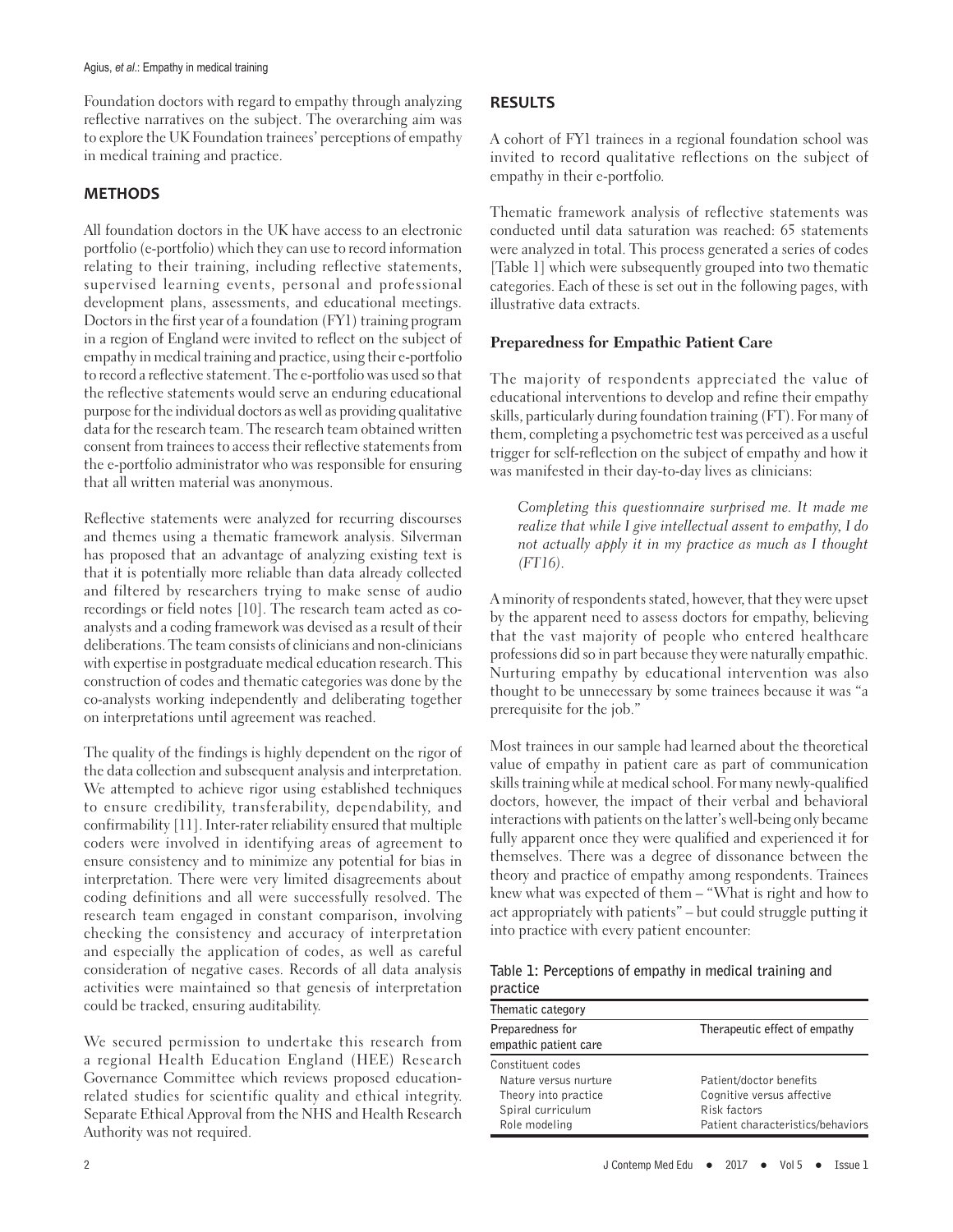Empathy has always been seen as quite important theoretically as far as the medical profession and clinical aspects of management are concerned. However, in practice, being a foundation doctor and being pressed for time make it a bit difficult to effectively implement it each and every time (FT7).

There was recognition that failings in empathic practice could have negative implications for clinical outcomes:

I think that I probably use empathy skills less than I think I do and lose a lot of rapport and patient confidence due to this (FT62).

Most of the bad interactions have been when I could not empathize with the patient or their family (FT19).

The majority of trainees claimed to use empathy instinctively but often unknowingly while acknowledging that they did not always use it systematically. This was perceived as a potential failing in certain clinical situations, including on call, when a number of trainees reflected on their need to be as empathic as they would be with "normal day patients" – a challenge which previous educational interventions had not apparently addressed adequately.

There was a perceived absence of empathy skills training in the foundation curriculum. We identified a desire for its presence in the spiral curriculum, with formal educational sessions on this subject, revisiting the theoretical perspectives first encountered in medical school in an applied setting. A common theme in the dataset was that certain specialties, because of their very nature, readily presented opportunities for honing empathy skills. Working in medicine with chronic patients, for example, or in care of the elderly where the majority of patients had multiple comorbidities, or in palliative care, was seen as particularly valuable for experiential learning. In terms of an educational intervention, however, trainees who had recently undertaken psychiatry placements stated that this experience had made them significantly more attuned to the important role of empathy as a therapeutic tool.

Many trainees reflected upon the informal yet powerful impact on their empathy skills of positive role modeling in the workplace, both from senior medical colleagues and other members of the clinical team.

As physicians, it may be very easy to forget that the patient is in a very vulnerable state, not only from a medical standpoint but also from an emotional one. I have seen certain doctors forget this and have seen how detrimental this can be to the doctor–patient relationship and the patient's care as a whole. I have also seen other fantastic doctors (and other healthcare professionals) use empathy as a means to build their professional relationship with the patient, allowing them to gain a trust that builds a framework for better healthcare (FT32).

#### **Therapeutic Effect of Empathy**

Many trainees reflected upon the value of empathy in medical practice as a therapeutic tool. Empathy was perceived as therapeutic for doctors as well as patients, particularly in the early years of their training when they were building up their applied knowledge and skills for a working lifetime of clinical practice. While not all trainees had previously considered empathy to be a management tool in its own right, the majority reflected on the value of adopting a more consistent approach for using empathic strategies to improve clinical outcomes:

Empathy has a therapeutic role - I know that being seen by a doctor - and being taken seriously by them - has a therapeutic effect in and of itself - I already practice this, and the art of reassurance, when asked to see patients (FT3).

A significant number of respondents highlighted aspects of cognitive and affective empathy without specifically referring to those terms. The importance of effective communication with patients and their relatives was seen as paramount, particularly with regard to regular engagement and updating about treatment plans. The consensus appeared to be that clinicians should avoid being glib about understanding patients' experiences as this was not always possible. Although an experience might be imagined, the focus in such circumstances should be on treating people with compassion, dignity, and respect as anyone would wish to be treated in a similar situation.

Foundation trainees in our sample perceived the nexus of patient/family/doctor as lying at the heart of empathic medicine, including being sensitive to emotions; picking up non-verbal cues; listening to narratives; and engaging patients and their families in clinical decision-making while striving to maintain a degree of professional detachment. Some trainees explicitly stated that empathy should not be allowed to unduly influence treatment plans:

I sometimes feel that patients' beliefs and desires can cloud my clinical judgment. I will always aim to counterbalance my empathy with sound clinical judgment (FT22).

I need to try and detach myself a bit more from my patients and their families because, while I feel it is important to show empathy, one has to remain neutral and professional to deliver the best care (FT28).

Respondents reflected that it was often far from easy for doctors to be always empathic when the pressures of a busy clinical job preclude them from spending lengthy periods of time getting to know individual patients and hearing about their concerns:

There are times when I am tired, stressed, when I feel I begin to look at my patients like numbers and have to actively remind myself that they are humans and to put myself in their position (FT40).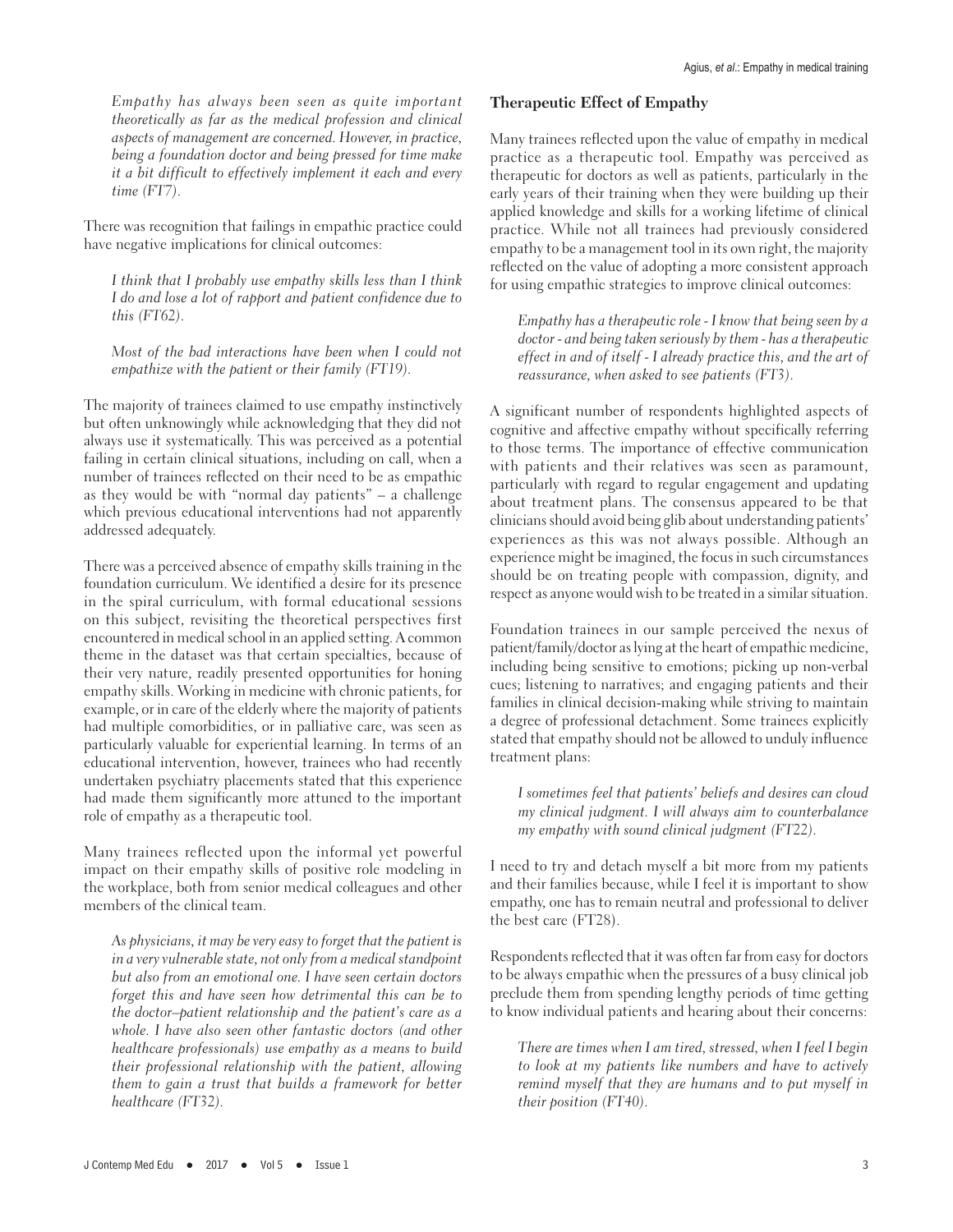#### Agius, *et al*.: Empathy in medical training

Trainees also demonstrated a keen awareness of the risk factors that can potentially decrease a doctor's empathy, including workload, stress, and fatigue:

There were times when I was overwhelmed with the number of bleeps and all sorts of odd jobs, all over the hospital, and the elderly, lonely patients wanted to chat with me, but I just could not afford to stay for long and listen to all their conversations (FT15).

I think it is a problem of understaffing resulting in a constantly stressed and fatigued workforce which has developed a culture of numbness to patients' needs (FT53).

Trainees in our study also revealed that patient characteristics and behaviors can trigger different empathic responses. A number of respondents reflected that it was easier to show empathy to some patients than others. Some trainees found it challenging to empathize with "difficult" patients but recognized this as a communication issue which they needed to address:

Employing empathy may help improve working relations with antagonistic patients - My current placement has several patients who are sometimes antagonistic toward the medical staff - I am consequently wary around them (in case they complain or become obstructive) and need to restrain myself from appearing hostile - People rarely behave obstructively without some provocation. I may find it easier to deal with these patients if I am empathetic to their situations, which are often quite unfortunate (FT16).

Patients are very different and I find it easier to relate to some patients more than others- e.g. aggressive/manipulative patients who may have substance misuse disorders (such as alcohol dependence). In general, I do make efforts to empathize with patients, but this can occasionally be negatively affected by time constraints (FT31).

#### **DISCUSSION**

There is an argument that clinical environments where doctors learn their craft may have a detrimental impact upon empathy levels [12]. There is certainly a weight of published evidence which suggests erosion of empathy can occur during the medical training process [4]. If empathic patient care does indeed decline during clinical training, then there is a strong case for augmenting postgraduate curricula so that foundation doctors can revisit the theory and apply their enhanced knowledge and skills in practice. Even if the case for ethical erosion is not well founded, as some author's claim [3], our pragmatic and interpretive investigation of FTs' written accounts suggests that trainees would value the opportunity to refine their empathic behaviors through effective educational interventions and positive role modeling.

Evidence suggests that empathy from medical professionals has a positive impact on patients. One study found that patient-centered communication was correlated with patients' perceptions of finding common ground with their physician, which were associated with better recovery from their discomfort and concern, better emotional health, and fewer diagnostic tests and referrals [13]. Another study found that patientperceived physician empathy significantly influenced patient satisfaction and compliance through the mediating factors of information exchange, perceived expertise, interpersonal trust, and partnership [14].

A key consideration is the type of empathic medicine which doctors should practice on a day-to-day basis for the benefit of patients but also, crucially, to safeguard themselves against compassion fatigue, vicarious trauma, and emotional exhaustion [15]. Empathy is generally regarded as a cognitive attribute rather than a personality trait although certain traits may make it easier for some people to experience and demonstrate empathy. The distinction between affective and cognitive empathy is particularly important when it comes to the doctor/patient relationship [16]. Affective empathy is an automatic response to another person's emotional state, including their pain or distress. An excess of affective empathy can be detrimental to the psychological well-being of health professionals: A potential cause of stress and burnout. The capacity to remain detached, but not remote, is crucial in enabling medical practitioners to make objective safe, clinical judgments.

Cognitive empathy is the ability to recognize and understand another person's perspective or mental state, rather than an emotional response. It has been suggested that it is possible to learn the cognitive components of empathy even in the absence of the affective component [17]. Medical practice is intense and often highly pressured. It may, on occasion, cause doctors to feel that there is a tension between empathy for the patient and the drive for efficiency in clinical practice. To avoid this duality and ensure a more systemic approach to empathic patient care, our research suggests that doctors in the early years of postgraduate training may benefit from positive role modeling and targeted educational interventions on the subject [18].

In the international medical education literature, there are numerous examples of empathic behaviors having been successfully taught to doctors. Targeted physician communication training has been shown to make a significant difference in physician empathic expression during patient interactions demonstrated by both outside observer measures of global ratings and hierarchical ratings of physician empathic behavior [19]. A randomized controlled trial of an empathy training intervention grounded in neuroscience found that physician empathy as rated by patients significantly improved [20]. Computer-based training programs have been shown to improve doctors' empathic response to patients' expressions of negative emotions [21]. Interventions grounded in the humanities have proved to be efficacious, such as programs in narrative medicine which emphasize the importance of understanding patients' life stories in providing compassionate care [22]. Cultivating empathy for the mentally ill may be done using simulated auditory hallucinations [23],